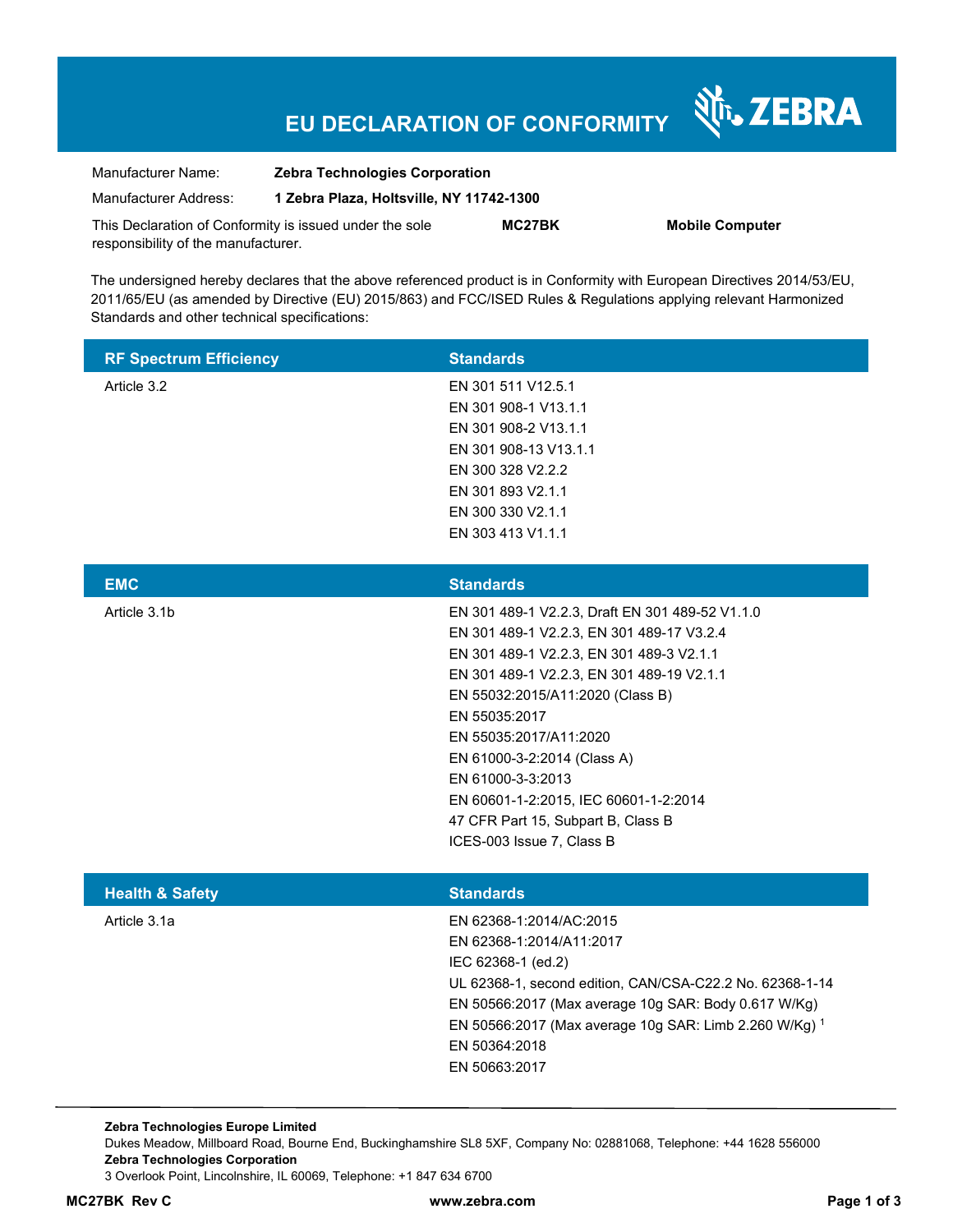

EN 62479:2010 EN 50665:2017 EN 62311:2008 EN IEC 62311:2020 FCC 47CFR Part 2.1093 IEC 62471:2006 (Ed.1.0); EN 62471:2008 (LED)

| <b>Environmental</b>                       | <b>Standards</b>                   |
|--------------------------------------------|------------------------------------|
| Restriction of Hazardous Substances (RoHS) | EN 50581:2012<br>EN IEC 63000:2018 |

With regard to Directive 2014/53/EU, the conformity assessment procedure referred to in Article 17.2(b) and detailed in Annex III has been followed with the involvement of the following Notified Body for Articles 3.1a, 3.1b and 3.2: **CTC advanced GmbH**, Untertürkheimer Str. 6 – 10 66117 Saarbrücken, Germany

EC-Type Examination Certificate number: T818781M-01-TEC

US company representative for FCC Supplier's Declaration of Conformity (47 CFR Part 2.1071 to 2.1077) is Larry Zhou and can be reached at **larry.zhou@zebra.com.** 

**Signed on behalf of Zebra Technologies Corporation** 

Place: Bourne End

*(Signature of authorized person)* Date of Affixing the CE Mark: 9 November 2020 Marco Belli Rev: Compared to the control of the control of the control of the control of the control of the control of the control of the control of the control of the control of the control of the control of the control o Sr. Manager, Regulatory and European Communication Communication Communication Communication Date: 1 December 2021

**Zebra Technologies Europe Limited**  Dukes Meadow, Millboard Road, Bourne End, Buckinghamshire SL8 5XF, Company No: 02881068, Telephone: +44 1628 556000 **Zebra Technologies Corporation**  3 Overlook Point, Lincolnshire, IL 60069, Telephone: +1 847 634 6700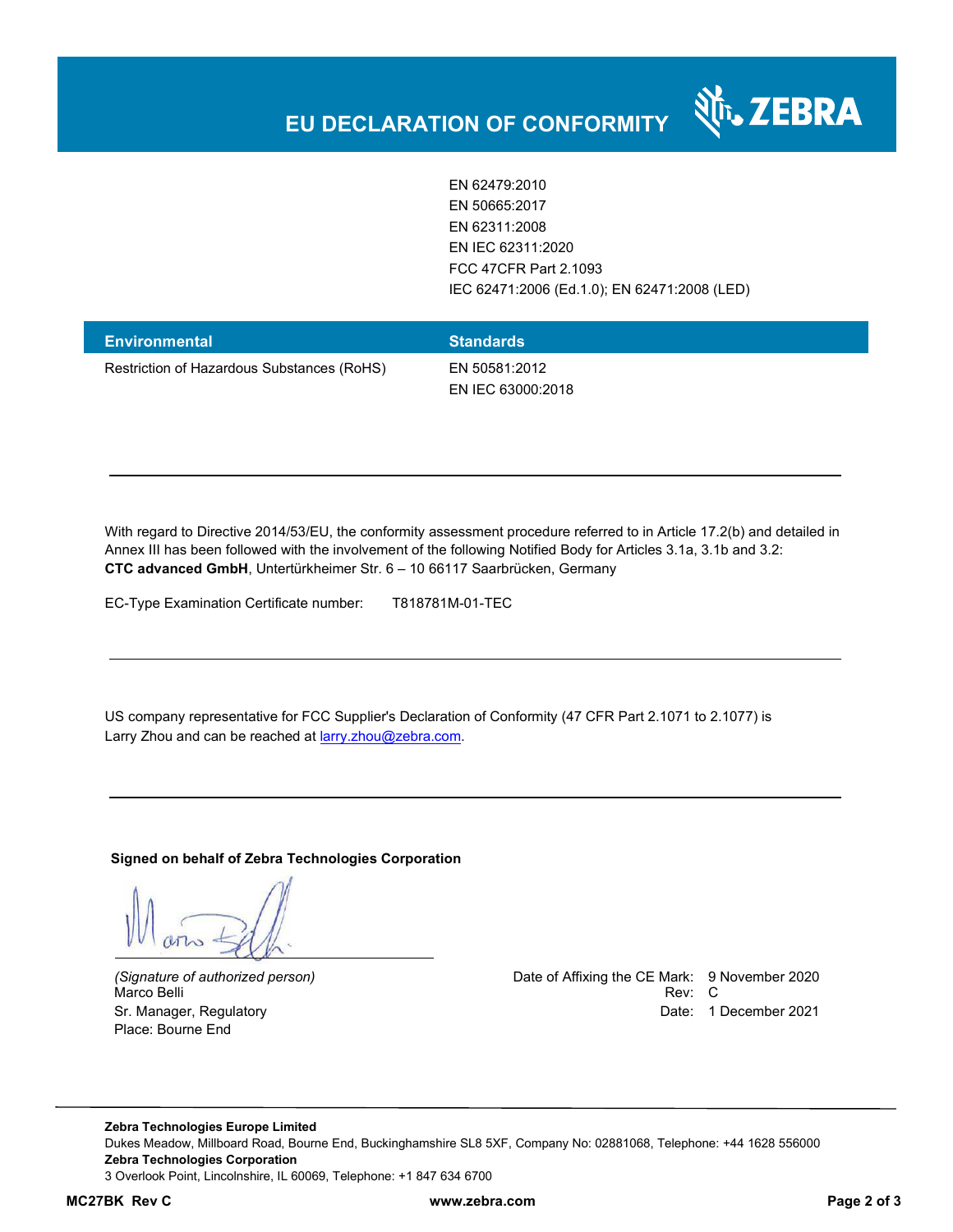N<sub>T</sub>, ZEBRA

#### **Appendix A**

#### **EU Operating frequencies and maximum power levels**

| <b>Technology</b> | <b>Operating Frequencies/Bands</b> | <b>Maximum Transmit power level</b> |
|-------------------|------------------------------------|-------------------------------------|
| <b>WAN</b>        | GSM900                             | 33dBm                               |
|                   | GSM1800                            | 30dBm                               |
|                   | <b>W-CDMA FDD I</b>                | 24dBm                               |
|                   | <b>W-CDMA FDD III</b>              | 24dBm                               |
|                   | <b>W-CDMA FDD VIII</b>             | 24dBm                               |
|                   | LTE FDD 1                          | 23dBm                               |
|                   | LTE FDD 3                          | 23dBm                               |
|                   | LTE FDD 7                          | 23dBm                               |
|                   | LTE FDD 8                          | 23dBm                               |
|                   | LTE FDD 20                         | 23dBm                               |
|                   | LTE FDD 28                         | 23dBm                               |
|                   | LTE FDD 38                         | 23dBm                               |
|                   | LTE FDD 40                         | 23dBm                               |
| <b>WLAN</b>       | 2400 MHz - 2483.5 MHz              | 20dBm                               |
|                   | 5150 MHz - 5250 MHz                | 23dBm                               |
|                   | 5250 MHz - 5350 MHz                | 23dBm                               |
|                   | 5470 MHz - 5725 MHz                | 23dBm                               |
| <b>Bluetooth</b>  | 2400 MHz - 2483.5 MHz              | 10dBm                               |
| RFID (NFC)        | 13.553 MHz - 13.567MHz             | 42 dBµA/m @10m                      |
| <b>GNSS</b>       | 1575.42 MHz (GPS/SBAS)             | NA.                                 |
|                   | 1602 MHz (GLONASS)                 | <b>NA</b>                           |

#### **1 SAR values**

In accordance with JORF (Journal Officiel de la République Française) n° 0267 of November 17, 2019, text No.16, this device has been tested and found to comply with the applicable limits for exposure of radio frequency energy (RF) to workers. The exposure limit value (ELV) for workers is 20 W / kg for the limbs.

 **Restrictions:** 

The use of 5GHz RLAN throughout the EEA has the following restriction:

5.15 - 5.35 GHz is restricted to indoor use only.

#### **Accessories:**

| <b>Description</b> | Model            |
|--------------------|------------------|
| Battery            | BT-000418        |
| Holster            | SG-MC2X-HLSTR-01 |
| Trigger Handle     | TRG-MC2X-SNP1-01 |

**Zebra Technologies Europe Limited**  Dukes Meadow, Millboard Road, Bourne End, Buckinghamshire SL8 5XF, Company No: 02881068, Telephone: +44 1628 556000 **Zebra Technologies Corporation**  3 Overlook Point, Lincolnshire, IL 60069, Telephone: +1 847 634 6700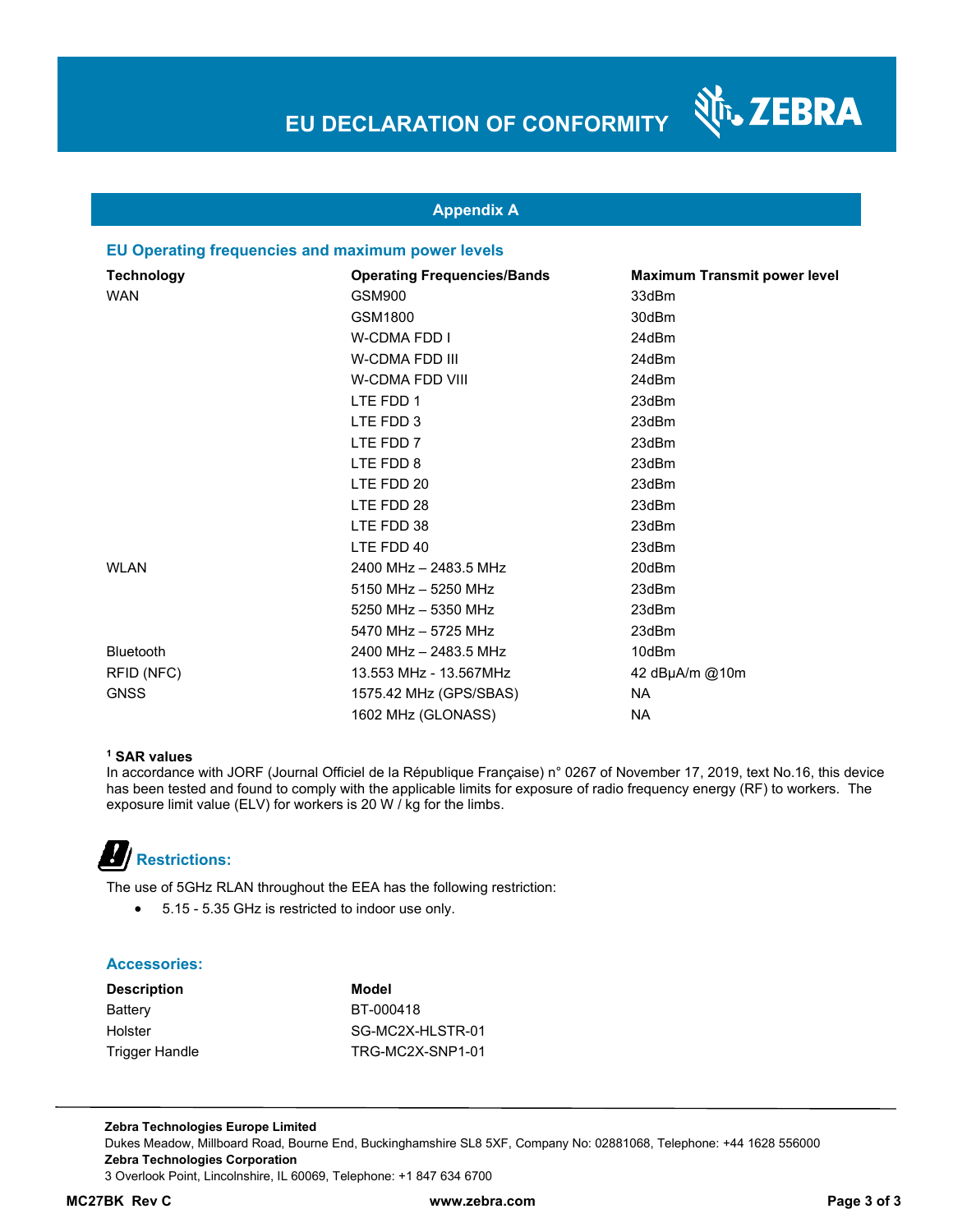### **DECLARATION OF CONFORMITY**



#### **Appendix B**

### **Regulatory Markings MC27BK**

| $ {\sf R}$ ! C-25951                                                                                                                                                                                                                              | <b>ANATEL</b><br>04132-21-08726                                                                                              |                                                                                                                         |
|---------------------------------------------------------------------------------------------------------------------------------------------------------------------------------------------------------------------------------------------------|------------------------------------------------------------------------------------------------------------------------------|-------------------------------------------------------------------------------------------------------------------------|
| Argentina                                                                                                                                                                                                                                         | <b>Brazil</b>                                                                                                                | <b>Belarus</b>                                                                                                          |
| Este equipo cumple con la<br>Resolución No 403 de 2008, de la<br>Subsecretaria de telecomunicaciones,<br>relativa a radiaciones<br>electromagnéticas                                                                                              | ertified for use in Hong Kong<br>經驗證可在香港使用<br>Certificate No. 證書號碼<br>HK0012102484<br>通訊事務管理局<br>COMMUNICATIONS<br>AUTHORITY | Approval numbers must be listed<br>NO. 71634/SDPPI/2020<br><b>PLG. ID 3788</b>                                          |
| <b>Chile</b>                                                                                                                                                                                                                                      | <b>Hong Kong</b>                                                                                                             | Indonesia                                                                                                               |
| מספר אישור אלחוטי של משרד התקשורת 11-11100<br>אסור להחליף את האנטנה המקורית של המכשיר ולא<br>לעשות בו כל שינוי טכני אחר<br>מספר אישור אלחוטי של משרד התקשורת 11-1186<br>אסור להחליף את האנטנה המקורית של המכשיר ולא<br>לעשות בו כל שינוי טכני אחר | This product has been<br><b>Type Approved by Jamaica</b><br>SMA-MC27BK                                                       | RGPE/01A/1120/S(20-5002)                                                                                                |
| <b>Israel</b>                                                                                                                                                                                                                                     | Jamaica                                                                                                                      | <b>Malaysia</b>                                                                                                         |
| NOI<br>IFETEL: RTIZEMC21-1794                                                                                                                                                                                                                     | <b>AGREE PAR L'ANRT MAROC</b><br>Numéro d'agrément:<br>ANRT/DTEC/DAA/SAG/AE/324/2020<br>Date d'agrément: 19/11/2020          | Connection and use of this communications<br>equipment is permitted by the Nigerian<br><b>Communications Commission</b> |
| <b>Mexico</b>                                                                                                                                                                                                                                     | <b>Morocco</b>                                                                                                               | <b>Nigeria</b>                                                                                                          |
| <b>OMAN-TRA</b><br>TRA/TA-G/6557/21<br>16/02/2021                                                                                                                                                                                                 | Approved by PTA (2020)<br>Paki stan Telecom Authority                                                                        | <b>CONATEL</b><br>RN: 2020-12-I-0879                                                                                    |
| Oman                                                                                                                                                                                                                                              | <b>Pakistan</b>                                                                                                              | Paraguay                                                                                                                |

**Zebra Technologies Europe Limited**

Dukes Meadow, Millboard Road, Bourne End, Buckinghamshire SL8 5XF, Company No: 02881068, Telephone: +44 1628 556000 **Zebra Technologies Corporation** 

3 Overlook Point, Lincolnshire, IL 60069, Telephone: +1 847 634 6700